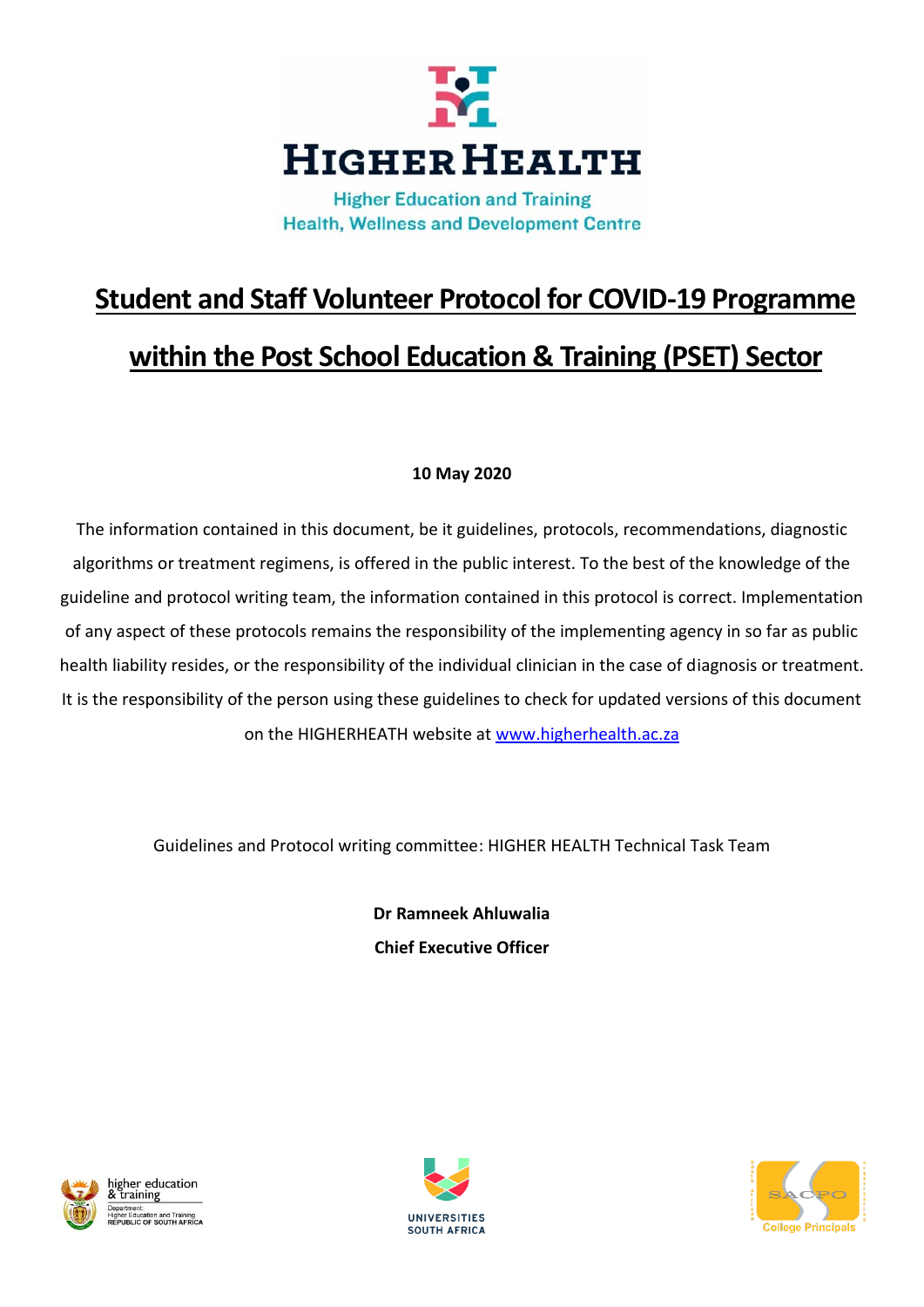# Contents

| Protective Personal Equipment (PPE) Precautions & Prevention for Student Volunteers 3 |  |
|---------------------------------------------------------------------------------------|--|
|                                                                                       |  |
|                                                                                       |  |
|                                                                                       |  |
|                                                                                       |  |
|                                                                                       |  |
|                                                                                       |  |
|                                                                                       |  |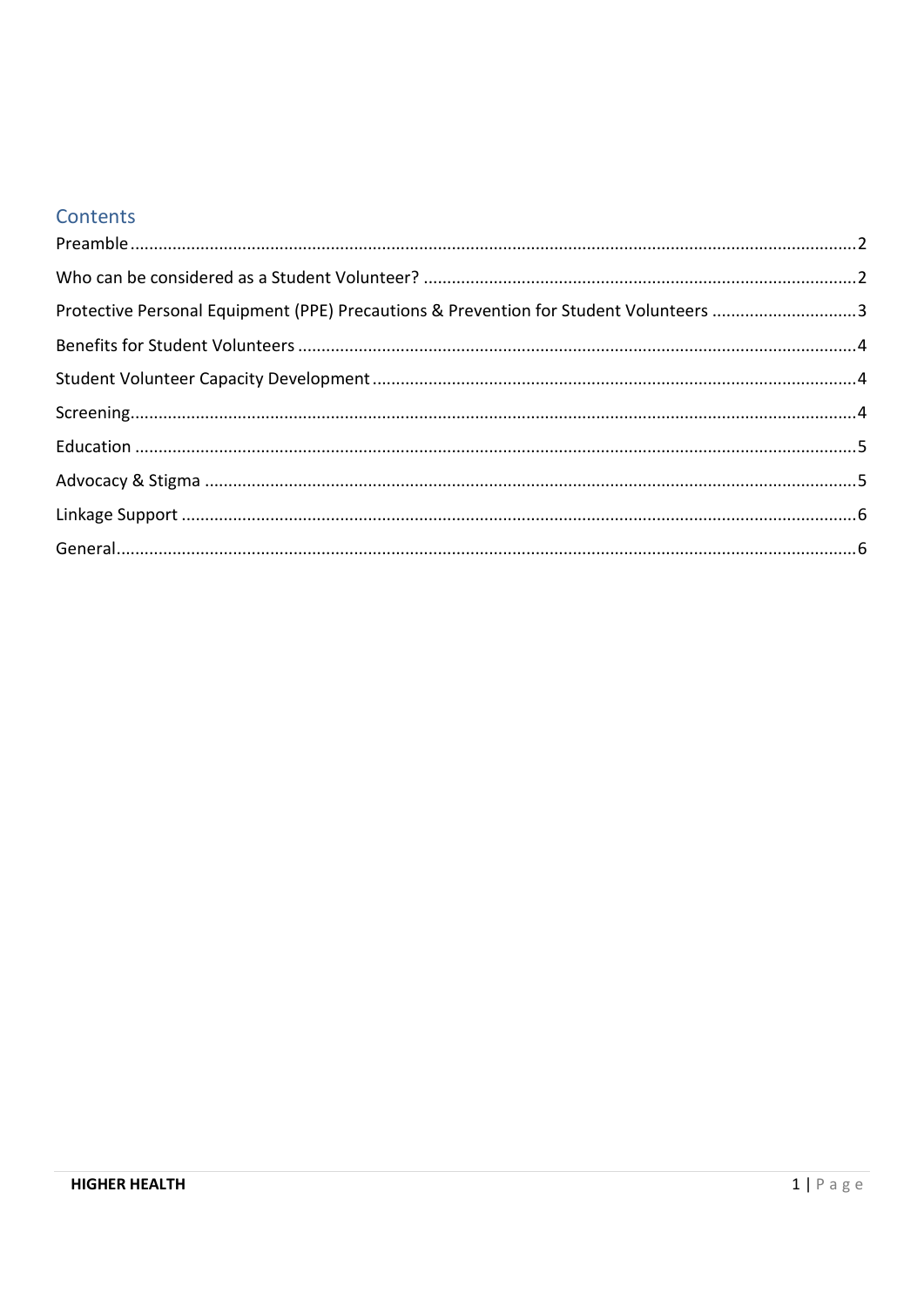# <span id="page-2-0"></span>**Preamble**

The rapidly expanding epidemic of the severe COVID-19 has placed significant need for a screening protocol at each campus. HIGHER HEALTH is supporting DHET and all the Post-School Education and Training (PSET) sector institutions, which includes Universities, Technical and Vocational Education and Training (TVET) Colleges and Community Education and Training (CET) Colleges, in its efforts to combat COVID-19.

HIGHER HEALTH will be supporting campus efforts to ramp up education on COVID-19 as well as COVID-19 screening for all students and staff entering the campuses post lockdown. Further to this, HIGHER HEALTH is also putting infrastructure in the form of clinical services towards increasing testing for students and staff who are screened positive or considered high risk for COVID-19. This being a notifiable disease, quick isolation of students and staff that are screened and tested positive is critical towards limiting further spread. HIGHER HEALTH has developed this protocol which serves as a guideline for student volunteers within the PSET sector to adhere to strictly. The operational measures outlined herein are to assist and guide both institutional and HIGHER HEALTH management on the student volunteer programme across all campuses. Student and Staff Volunteers will engage in screening, education and advocacy (SEA) and referral for testing around COVID-19.

# <span id="page-2-1"></span>**Who can be considered as a Student or Staff Volunteer?**

- HIGHER HEALTH is calling upon all registered students (aged 18 or above) and available staff to enroll in the Student and Staff Volunteer programme
- Students and staff are encouraged to volunteer their time to support their peers towards the daily education and screening programme combating COVID-19 within their respective campuses
- International experience shows that certain people are at higher risk for severe disease. Thus, a student or staff should not volunteer if they have any underlying medical condition/s that compromise their health or immunity
- In addition to the above point, students and staff should not volunteer if:
- They are pregnant
- They are living in the same home with a compromised family member (someone aged 60 years and above or someone with any underlying conditions)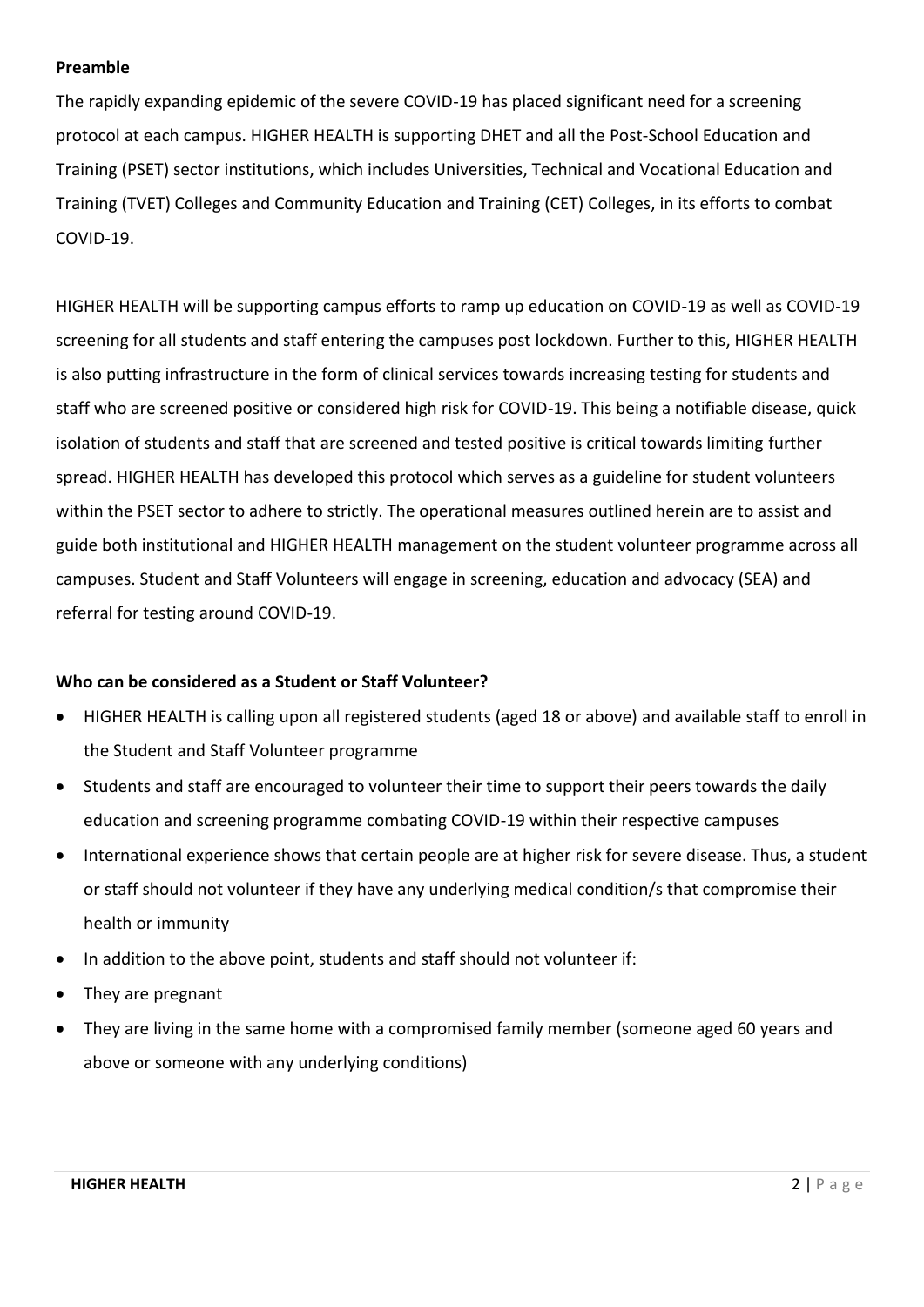# **Functions of a Student or Staff Volunteer**

- Student and staff Volunteers will be required to support their institutions with health education information that will be given to students about COVID-19, using the Health Promotion and Prevention Strategy
- Student and staff Volunteers will carry out screening of students in designated areas, using the verbal screening tool (no physical contact)
- Student and Staff Volunteers will work under the guidance of their team leaders (CHWCs) where present, Peer Mentors or other TVET/University campus assigned staff
- Student and staff Volunteers will have to follow strict institutional protocol with regards to students and staff that may report or present with COVID-19 symptoms
- Should the Student or staff Volunteer want to withdraw from the programme, they are free to do so at any time

# <span id="page-3-0"></span>**Protective Personal Equipment (PPE) Precautions & Prevention for Student and Staff Volunteers**

- Strict PPE precautions to be observed by Student and Staff Volunteers:
	- Always maintain social distancing by keeping 2 meters away from any person
	- No physical contact with other people i.e. no hand shaking and ensure that you sneeze/cough into your elbow or a tissue (safely discard the tissue immediately once done)
	- No hand to hand contact through the exchange of paper, cellphone devices, or any other material or commodity
	- Mandatory use of face masks always
	- Continuous use of hand sanitizer
	- Screen shields to be used at all workstations during triage to minimize direct contact between Student Volunteers, students and staff
- PPE will be provided to the teams that will be screening students at campuses, in keeping with the national guidelines on PPE
- Student and staff Volunteers must be provided with hand sanitizer and a facial mask by the team leader.
- All Student and staff Volunteers will self-screen, daily using the HIGHER HEALTH COVID-19 Digital Screening Tool "HealthCheck" which will be confirmed by their respective team leaders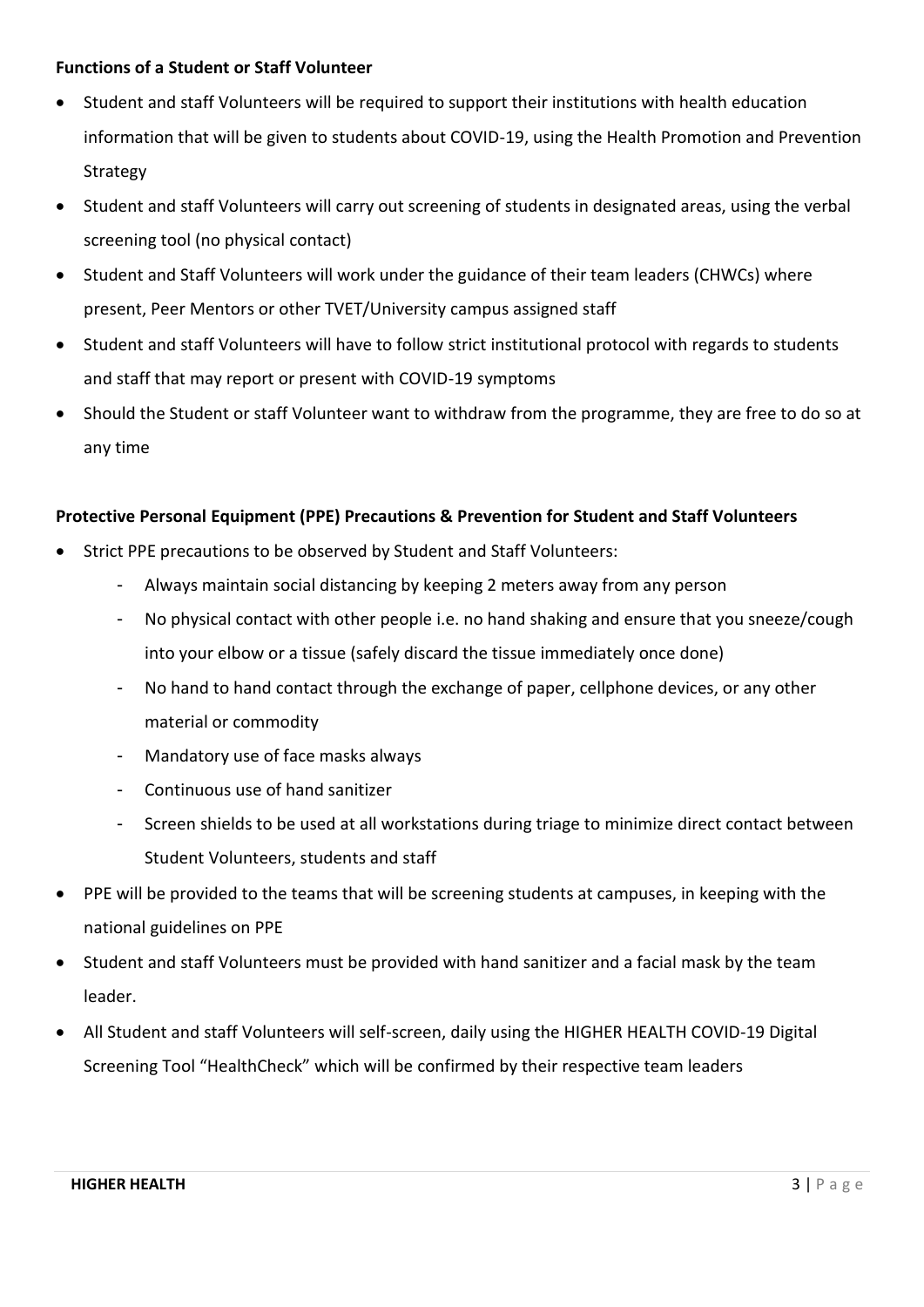# <span id="page-4-0"></span>**Benefits for Student and Staff Volunteers**

- There are no immediate benefits to you for volunteering your time
- Such an activity will be recognized as noble and socially responsible
- A Certificate of Appreciation will be given to each Student and staff Volunteer at the end of the programme
- Each Student Volunteer will also receive a token of appreciation from HIGHER HEALTH in lieu of their contribution to the programme
- The efforts of Student and staff Volunteers will help in saving many lives of students and staff in the Post-School Education and Training (PSET) sector

# <span id="page-4-1"></span>**Student and Staff Volunteer Capacity Development**

- HIGHER HEALTH will capacitate Student and Staff Volunteers on COVID-19 through education, training, onsite mentorship, coaching and routine monitoring around prevention, screening protocols, PPE, linkage to care, mental health, environmental cleaning and disinfection
- Data free links to curriculums on COVID-19 will be shared with Student Volunteers
- Student and Staff Volunteers are expected to carry out duties in accordance with the skills received
- Each aspect of the work (screening, education and advocacy) may have overarching or specific requirements that volunteers will be guided on
- No Student and Staff Volunteer will commence activities without the necessary capacity development and training

#### <span id="page-4-2"></span>**Screening**

- Student and staff Volunteers will be expected to be part of the HIGHER HEALTH team triaging students on campuses in a safe and responsible manner
- Ideally students and staff will be expected to self-screen off campus using HealthCheck which will be deployed to students prior to them returning to campus. HealthCheck will advise on whether it is safe for students to proceed to campus or not.
- In the case where students and staff may not be able to access HealthCheck for whatever reason, the trained student volunteers on campus will screen these students before they enter learning spaces within the campus i.e. preferably at campus entrance/s or car parks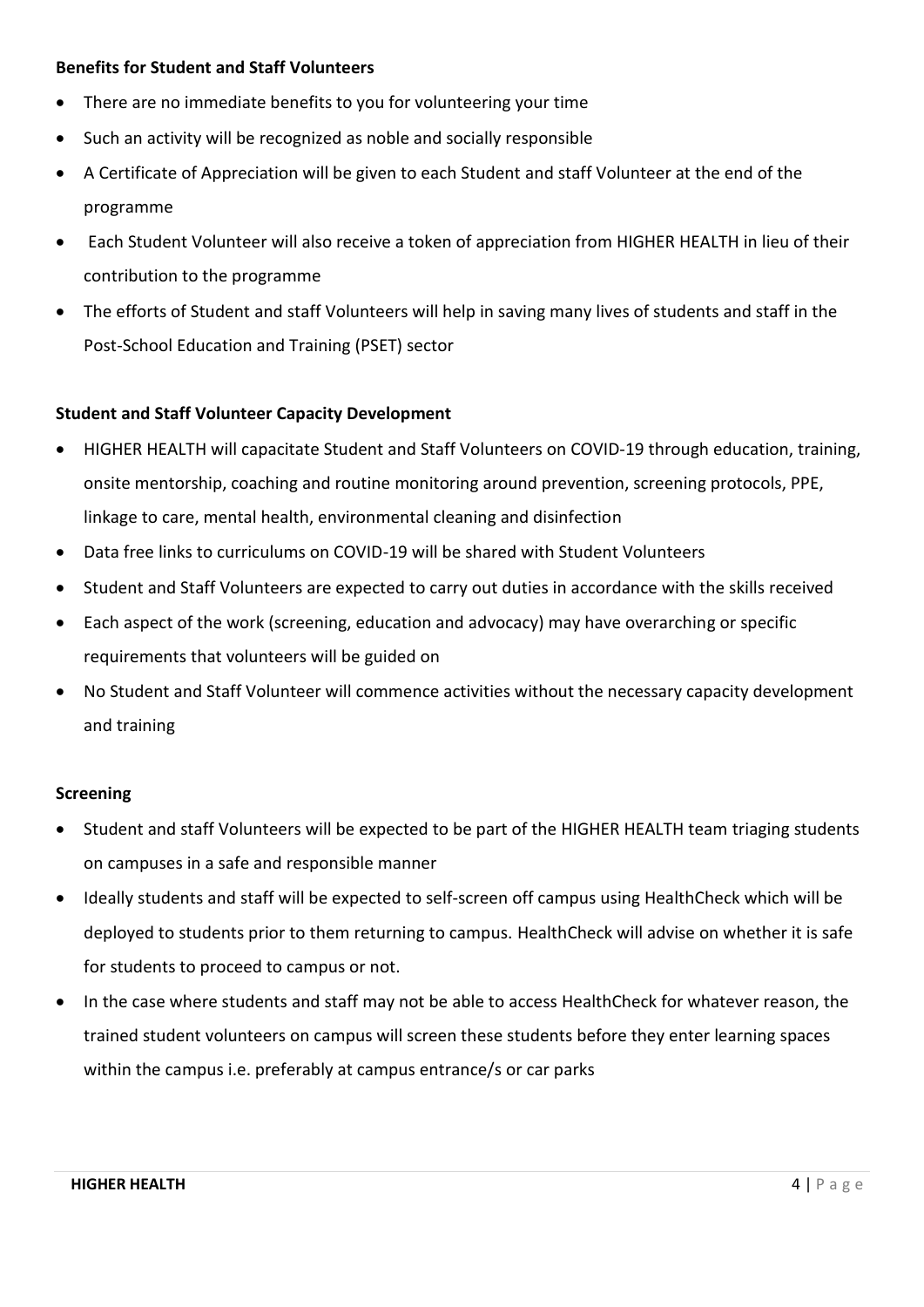- Students and staff should be informed that there is a screening station (at a designated area) and that they are encouraged to present themselves to these stations if they do not have access to HealthCheck or have not yet screened for the day
- Student and Staff Volunteers will engage in screening that involves no physical contact ("no touch"), maintain social distancing, ensure wearing of a face masks and preferably each volunteer will be in a booth or cubicle that separates the student or staff volunteer from the person being screened
- If booths/cubicles are not available, then the Student Volunteer will have a face shield to wear
- Maximum of two points of control for walk-ins and drive-ins is recommended
- Student and Staff Volunteers, along with campus security, must ensure all students maintain social distancing, wear face masks and receive hand sanitizer on entry/exit of the campuses

# <span id="page-5-0"></span>**Education**

- Student and Staff Volunteers will assist in the distribution of pamphlets on campus to educate students on COVID-19 (pamphlet distribution should be accompanied by other health promotion information)
- The Student or Staff Volunteers will also encourage and assist students to access the self-screening App regularly to ascertain whether they should seek further medical attention in relation to any symptoms displayed
- Student and Staff Volunteers are to assist the SLOs & CHWCs with displaying the educational posters on COVID-19 supplied by HIGHER HEALTH
- Constant dissemination of authentic information is required
- Once capacitated, Student and Staff Volunteers will be immediately required to empower fellow students on the importance of hand hygiene, social distancing and other measures

# <span id="page-5-1"></span>**Advocacy & Stigma**

- Student and Staff Volunteers will play a crucial role in advocating against COVID-19 associated stigma
- HIGHER HEALTH will capacitate all student and staff volunteers on the myths vs realities of the Coronavirus
- The information transferred to Student and Staff Volunteers should also be relayed to the larger student population through the Student Volunteers
- Disseminate the message that COVID-19 associated stigma cannot be tolerated as it can negatively affect the willingness of people, especially students, from getting screened and ultimately tested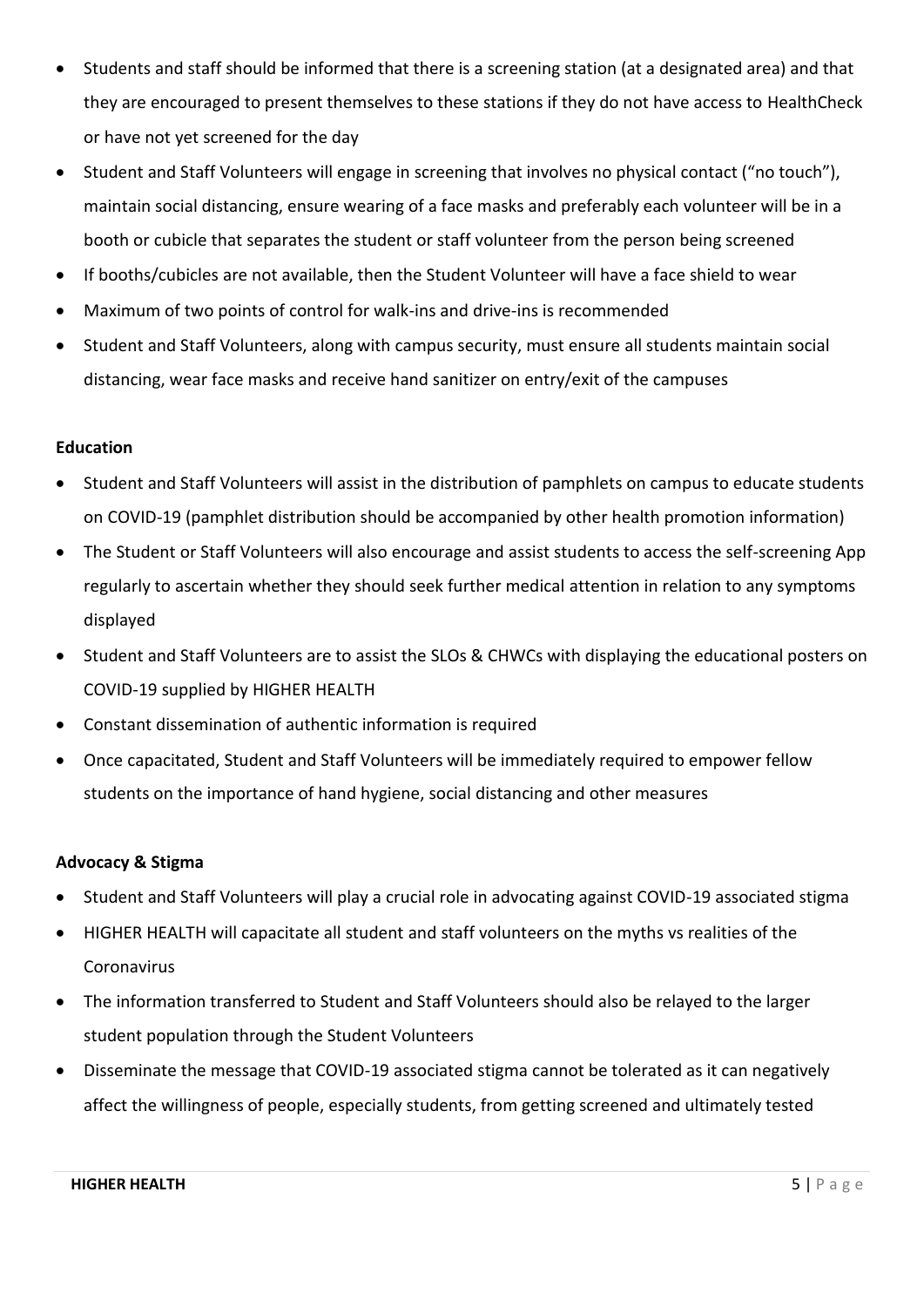# <span id="page-6-0"></span>**Linkage Support**

- Student and Staff Volunteers will be trained on and expected to link symptomatic students on campus for testing
- Student and Staff Volunteers will need to firstly isolate symptomatic students to sick bays on campus
- With the assistance of the CHWC or team leader, Student and Staff Volunteers will promptly ensure symptomatic students are then tested and linked to care
- Student and Staff Volunteers will follow up on tested students post testing to provide support remotely

# <span id="page-6-1"></span>**General**

- Every Student and Staff Volunteer is required to sign a consent form prior to joining HIGHER HEALTH'S COVID-19 Programme (See Annexure A)
- **Duration of this intervention:** The Student and Staff Volunteers will serve on the campuses as Colleges/Universities re-open in a phased manner
- **Multi-Sector Coordination:** HIGHER HEALTH will partner and coordinate the response on COVID-19 with the Department of Higher Education & Training, Department of Health, TVET and University Management, Student Leadership and other partners working in common cause